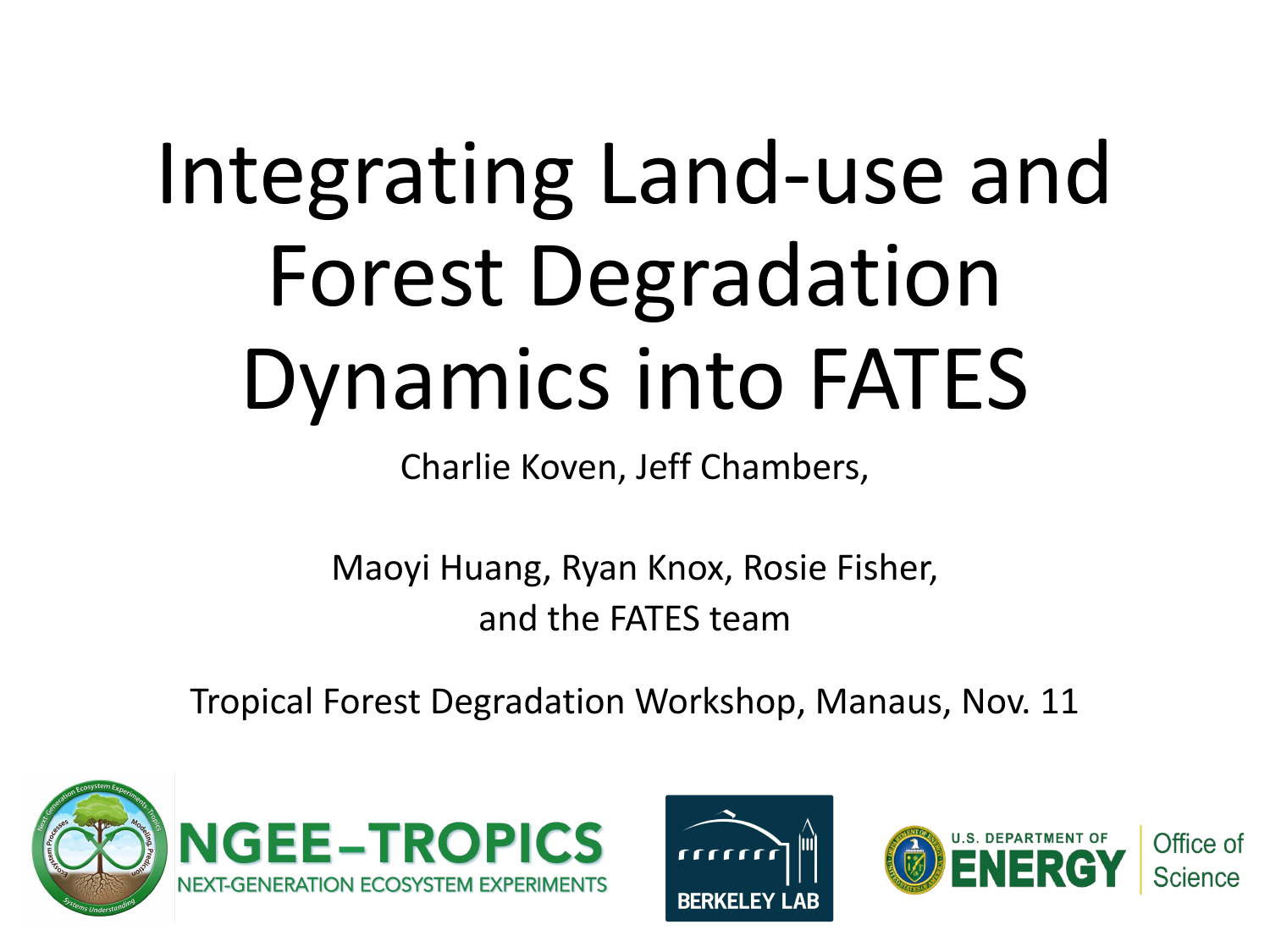## What is FATES?

- "Functionally Assembled Terrestrial Ecosystem Simulator"
- Cohort and patch based vegetation model, built on ED and PPA ideas, to resolve disturbance, light competition, and growth and mortality dynamics of trees at ESM scales.
- CLM-derived biophysics, SPITFIRE-based fire model, many mechanistic developments underway (nutrients, hydraulics, etc.)
- Integrated into two ESMs: CESM2/CLM5 and E3SM.

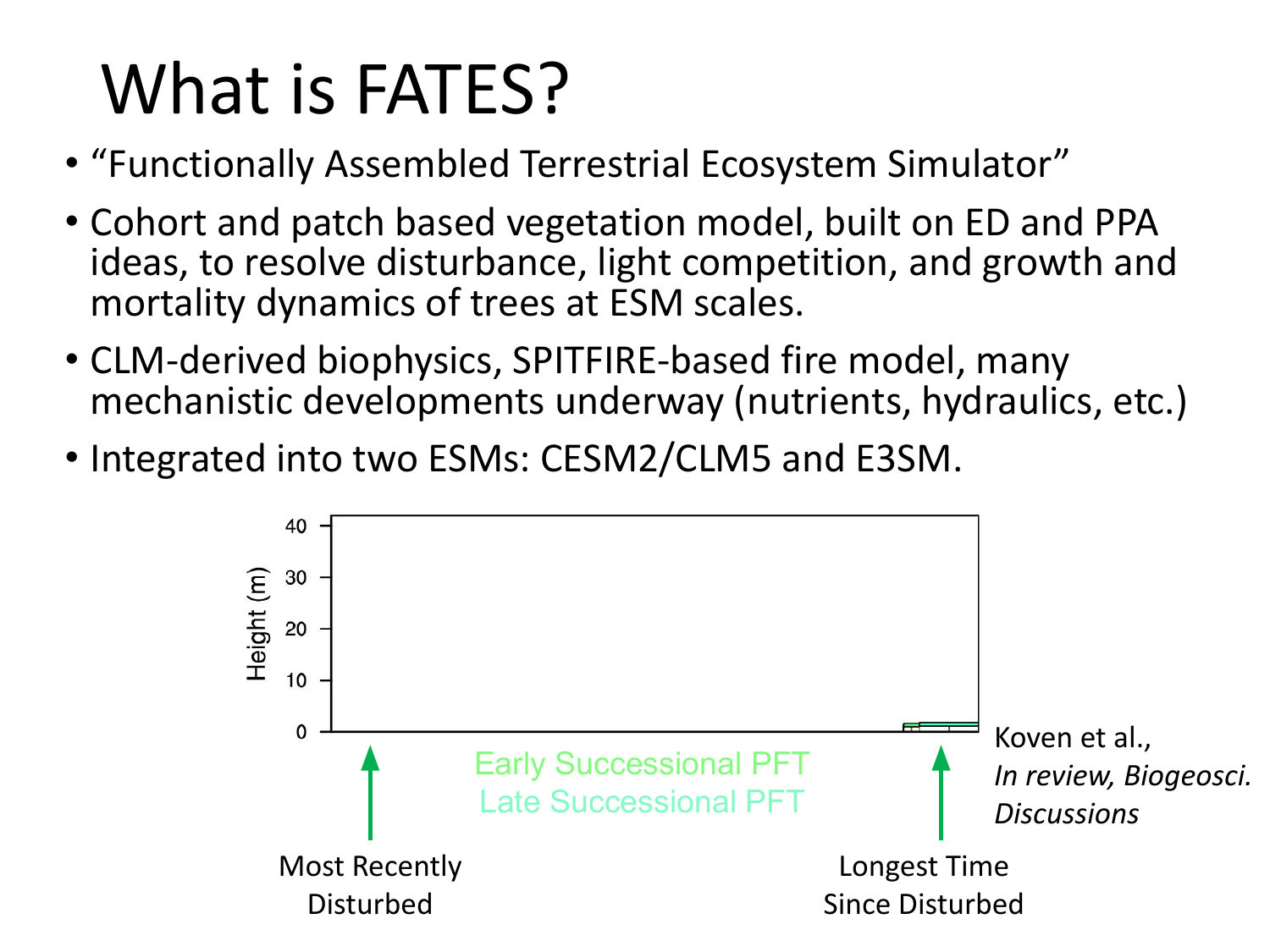## Representing land use and forest degradation in FATES

- Currently has selective logging module (Huang et al., in review)
- Specifies direct logging fraction by PFT, minimum tree size, infrastructure damage, collateral mortality, …
- Tracks primary and secondary forest on differently labeled patches, doesn't allow primary and secondary patches to fuse.
- Currently building hooks to drive with large-scale (CMIP-type) datasets, either by area logged or by mass of carbon logged.
- How to identify parameter values for different logging types? (and how many different logging types to distinguish?) and the state of the state of the state of the state of the state of the state of the state of the state of the state of the state of the state of the state of the state of the state of the state of the st



• E.g., the above plus: logging intensity, maximum tree size, other criteria for logged trees?